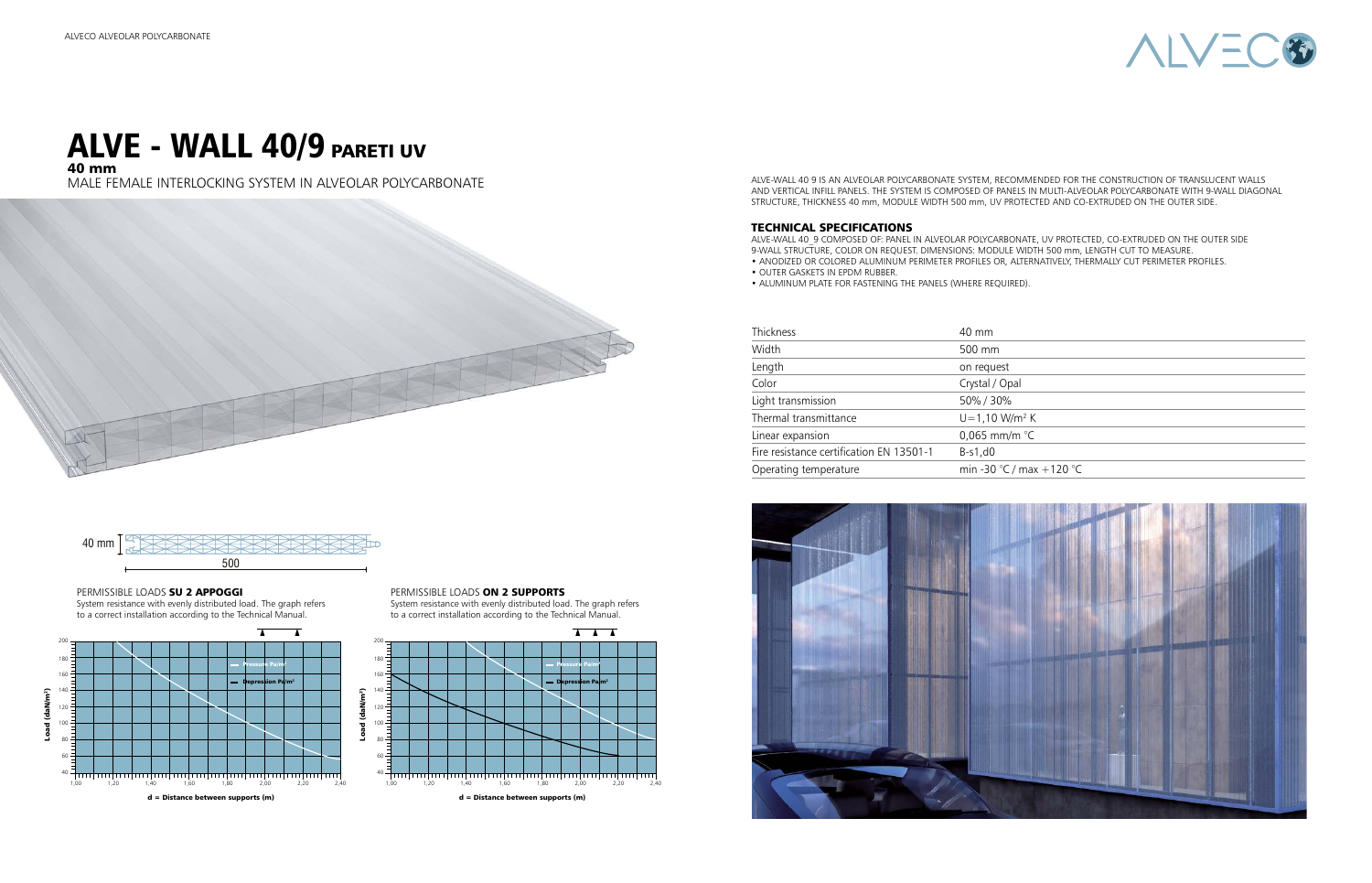L= SPACE NET SPAN H= PANEL HEIGHT H= L-35mm

# ALVE - WALL 40X - 40/9 WINDOW SYSTEM

PROFILES NEEDED FOR THE CONSTRUCTION OF WALL SYSTEMS FOR ALVE-WALL PANELS



L= SPACE NET SPAN H= PANEL HEIGHT H= L-35mm

INSTALLATION FACE TO THE WALL WITHOUT PLATFORM



DETAIL OF THE PLATFORM LOWER PROFILE, AVAILABLE EVEN WITH THERMAL CUT





DETAIL OF THE UPPER PROFILE



INSTALLATION FACE TO THE WALL WITH PLATFORM (COLD PROFILES



(COLD PROFILES)